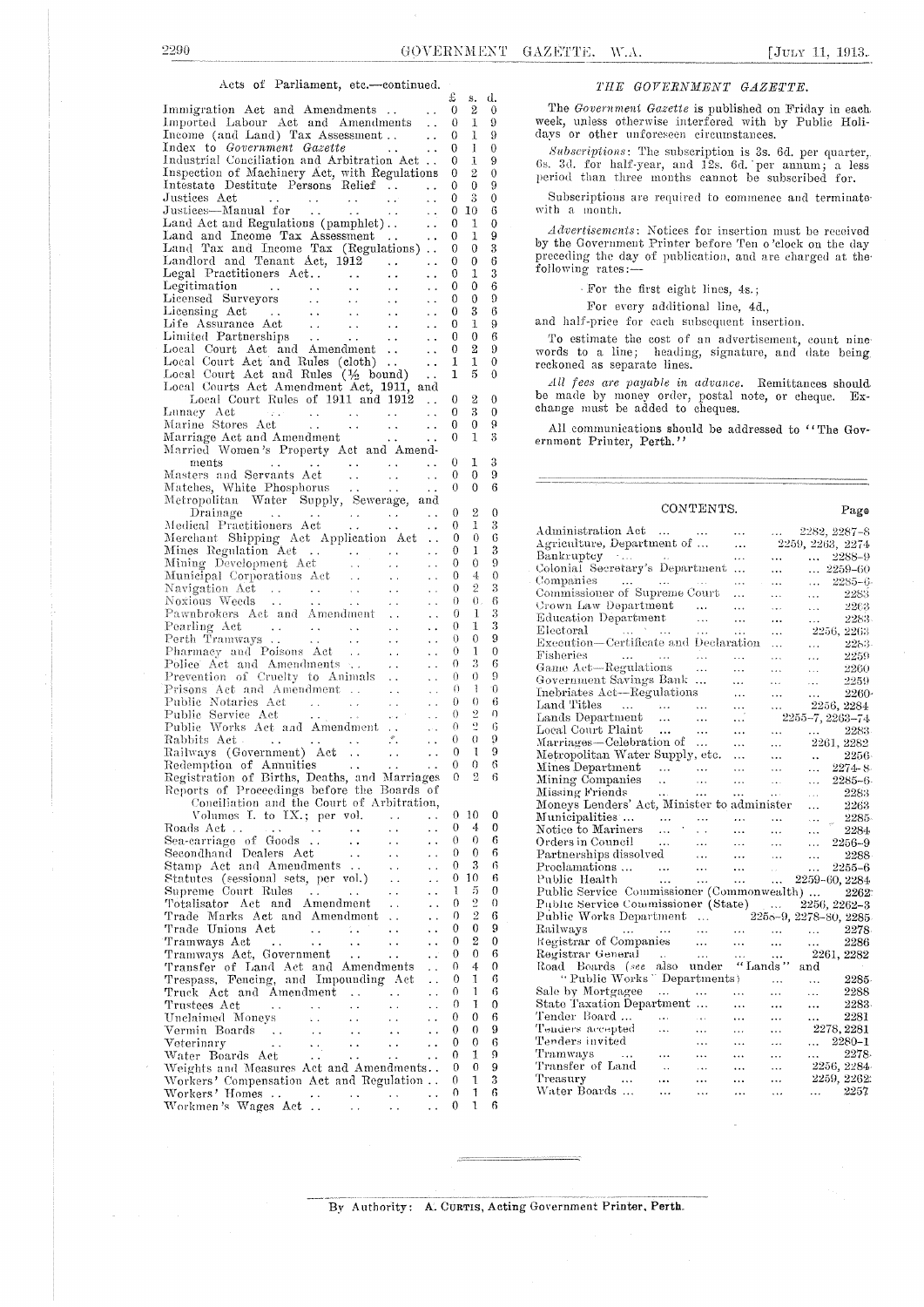

# Government Gazette

## PERTH, FRIDAY, 11 JULY 1913 No. 38

© STATE OF WESTERN AUSTRALIA

## **CONTENTS**

Administration Act Agriculture, Department of Bankruptcy Colonial Secretary's Department Companies Commissioner of Supreme Court Crown Law Department Education Department Electoral Execution—Certificate and Declaration Fisheries Game Act—Regulations Government Savings Bank Inebriates Act—Regulations Land Titles Lands Department Local Court Plaint Marriages—Celebration of Metropolitan Water Supply, etc. Mines Department Mining Companies Missing Friends Money Lenders' Act, Minister to administer Municipalities Notice to Mariners Orders in Council Partnerships dissolved Proclamations Public Health Public Service Commissioner (Commonwealth) Public Service Commissioner (State) Public Works Department Railways Registrar of Companies Registrar General Road Boards (see also under ''Lands'' and ''Public Works'' Departments) Sale by Mortgagee State Taxation Department Tender Board Tenders Accepted Tenders Invited